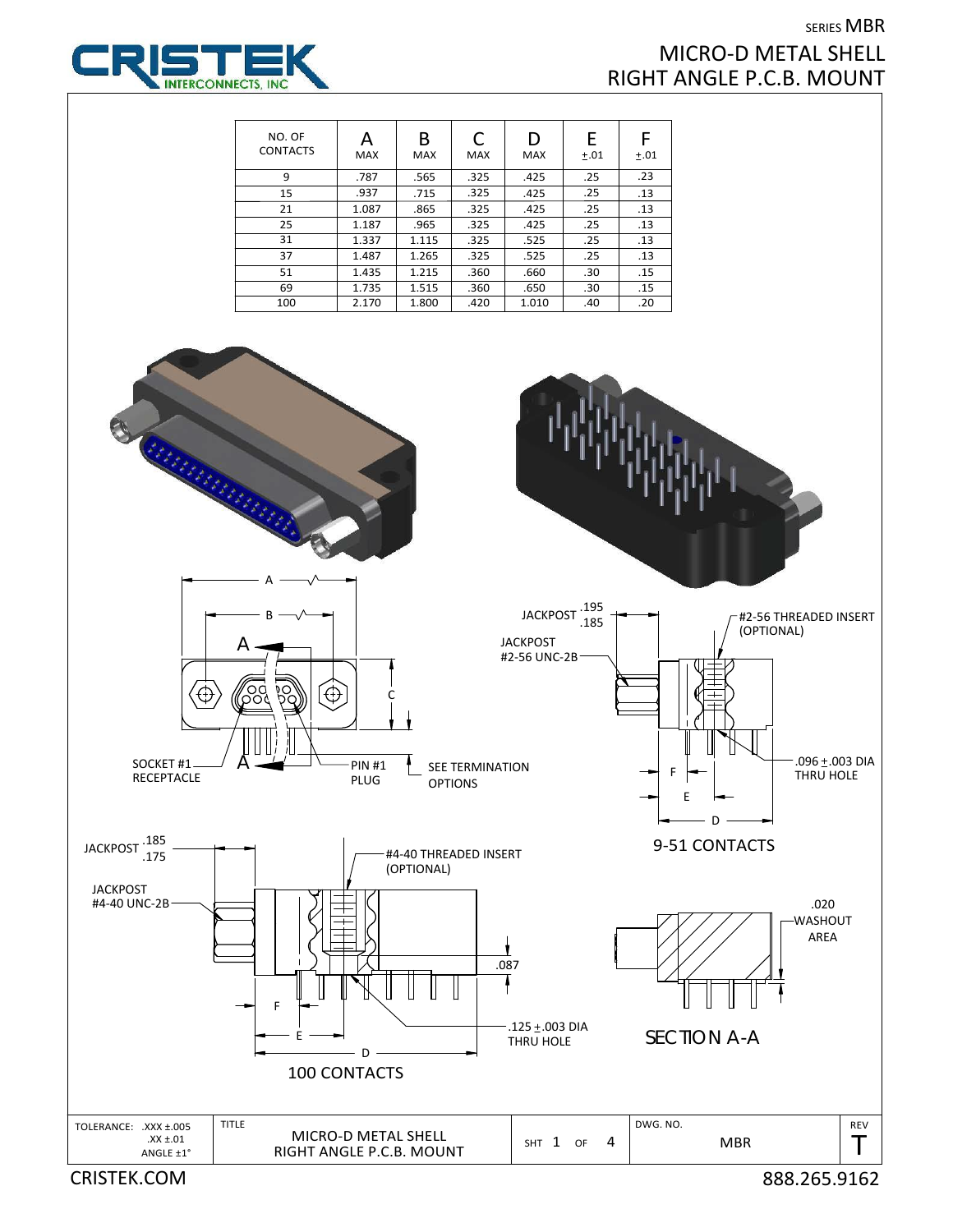

## SERIES MBR MICRO‐D METAL SHELL RIGHT ANGLE P.C.B. MOUNT



CRISTEK.COM 888.265.9162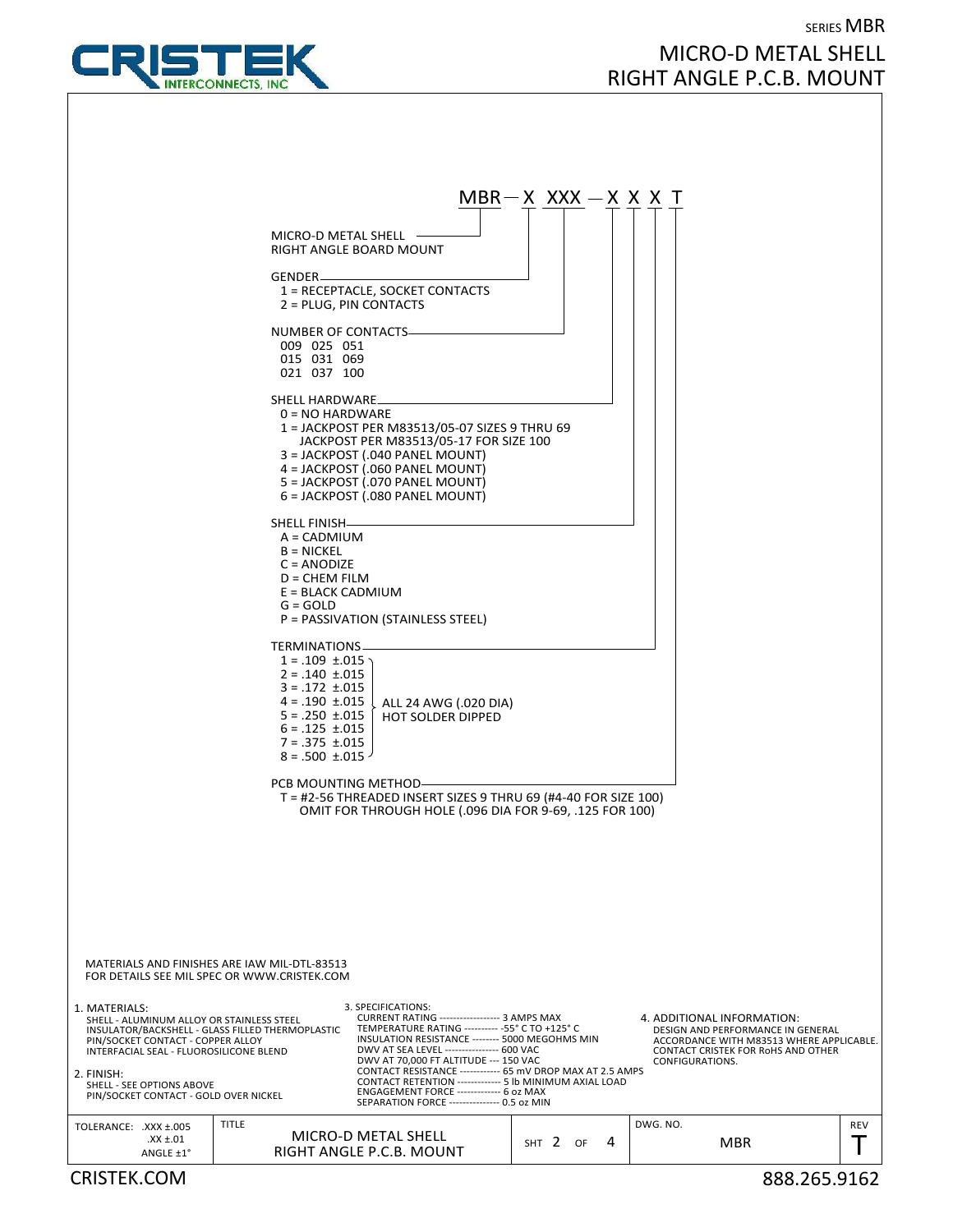